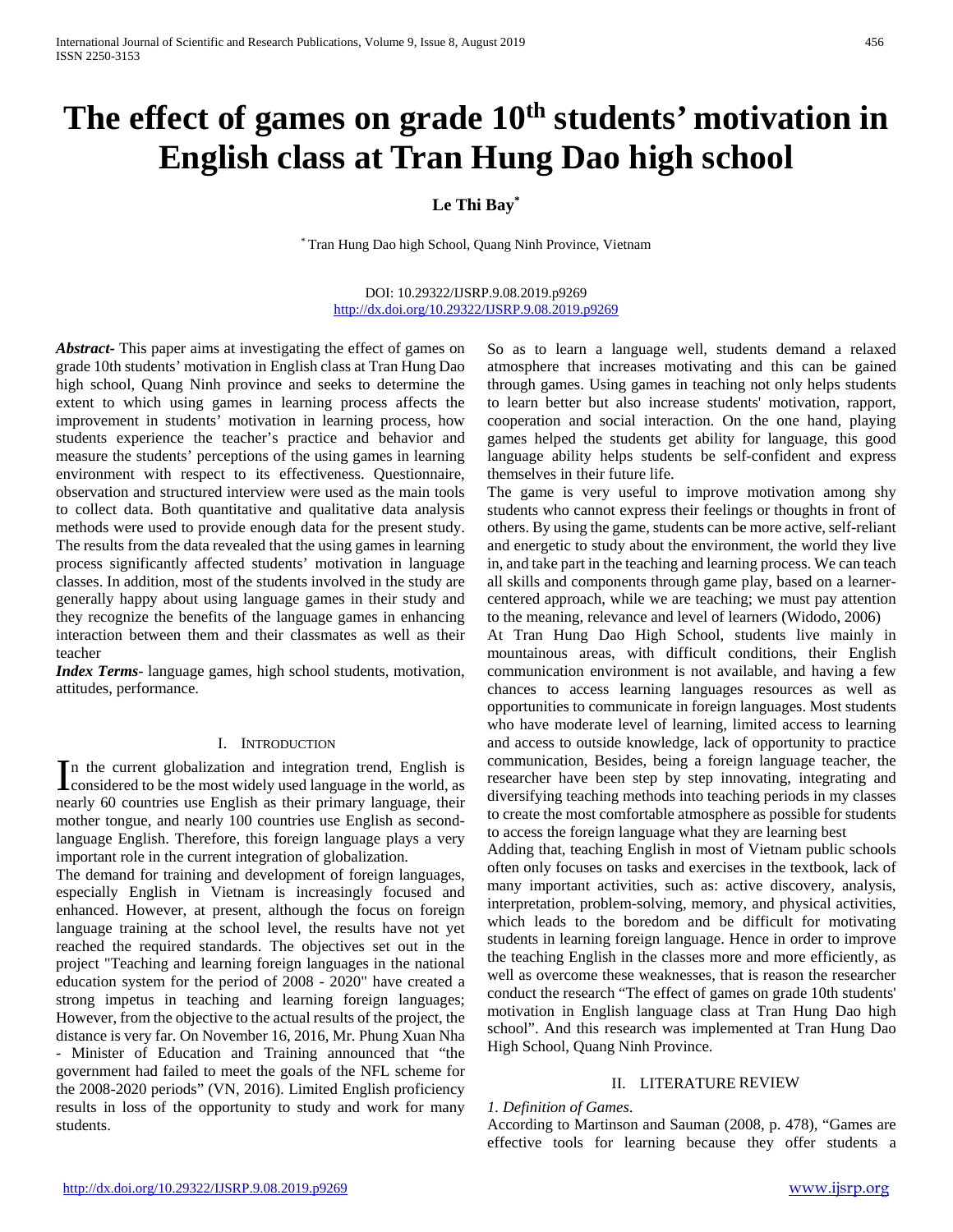hypothetical environment in which they can explore alternative decisions without the risk of failure. Thought and action are combined into purposeful behavior to gain a goal. Playing games teaches students how to strategize, to consider alternatives, and to think flexibly". In other words, games are fun activities that help promote thinking, learning, interacting and solving problem. Normally, games have an aspect that permits the players to produce information in a short time period. Some games require the players to participate in a physical activity or complete a mental challenge.

However, Lengelling and Malarcher (1997) say that choosing a game is not easy task, it should be governed by some rules to guarantee the success of them. So, while planning games, teachers should take into consideration the following features: Classroom space, noise, materials necessary for the game, the amount of time needed for each game, and the level, culture, interest and age of students.

# *2. Educational Games*

Like computer games or online games but these educational games focus on playing in the classrooms, and our definition maintains that such games require the involvement of rules, competition, relaxation and learning. A major purpose for using games in class is to promote students' motivation in learning English.

Prensky (2006 and 2011) defined educational games as interactive plays that teach us goals, rules, adaptation, problem solving, interaction, all represented as a story. They give us the fundamental needs of learning by providing - enjoyment, passionate involvement, structure, motivation, ego gratification, adrenaline, creativity, social interaction and emotion.

# *3. Games in English language teaching.*

Games are useful for students involved in the learning of English since games can strengthen students' motivation and selfconfidence. Using games in English teaching process to raise students' motivation and confidence which can then promote higher levels of English learning process. By using a game which helps students lots of opportunities to do, to act, and to move, they can acquire a greater quantity of meaningful lesson.

Foreman (2003, p.16) states that "Learning through performance requires active discovery, analysis, interpretation, problemsolving, memory, and physical activity and extensive cognitive processing". In other words, games provide a constructivist classroom environment where students and their learning are central, from there, students draw their own meaning from these experiences while learning from their mistakes and also from each other.

In other words, games stimulate students' activities in classroom and as a result, students become motivated and willing to learn. Philips (1993) supports this opinion by her statement that enjoyable activity is memorable then and the possible success that the children could reach in language learning will develop motivation for their further learning.

Games allow for creativity, independence and higher thinking. Usually, questions made by the classroom teacher are fact based and have only one answer, not allowing for creativity, personal expression. The answer is either right or wrong, but games can allow for multiple answers. They improve participation, selfconfident, and vocabulary usage and moreover, games allow the students to see that there are many ways to solve the same problem. It is more like real life.

In short, the use of games has great pedagogical value in enhancing students' motivation and can be a springboard for teamwork. In a classroom based on teaching through games, there are different types of motivated interactions that make teachinglearning process enjoyable in learners-learners, learners and teachers' interactions.

## *4. Motivation*

Gardner (1985) said that motivation is perceived as a goal-directed factor since it involves four aspects: a goal, effortful behavior, a desire to reach the goal, and favorable attitudes toward an activity. Motivation works as the starting point for learning and supporting the process of foreign language learning. In fact, if there is lack of motivation, no student will be able to continue with the process of achieving language proficiency; in the other word, high motivation will be useful for learners to attain proper proficiency in the second language, even if their ability or learning conditions are not appropriate (Cheng & Dörnyei, 2007). Motivation has been admitted as a remarkable factor in language learning success. Motivation research has evolved over the years through several stages demonstrating gradual integration with developments in motivational psychology, while having a clear focus on aspects of motivation related to language learning (Ushioda & Dörnyei, 2012).

Harmer (2002) said that motivation is a type of initiative that encourages someone to do things to reach a goal. Moreover, this is fundamental to succeed in most fields of learning; without such motivation, we will not be able to make the effort to learn. So, it is necessary to understand the its role when learning a language. The author distinguishes between extrinsic and intrinsic motivation coming from outside and inside the individual respectively.

Research has admitted intrinsic motivation as a decisive factor to stimulate success. Furthermore, in a model of intrinsic motivation proposed by Vallerand (1997), he found that intrinsic motivation is related to knowledge, accomplishment, and stimulation. These three aspects are respectively associated with exploring new ideas and developing knowledge, sensations embraced in attempting to master a task or achieve a goal, and sensations stimulated by performing the task. This kind of motivation is referred to as extrinsic motivation, the motivation that students bring into the classroom from outside (Harmer, 2007).

According to Thomas (2004), Robbins and Timothy (2007). "Motivation is the driving force by which humans achieve their goals. Motivation is said to be intrinsic or extrinsic. The term is generally used for humans but it can also be used to describe the causes for animal behavior as well". This study refers to human motivation. According to various theories, motivation may be rooted in a basic need to minimize physical pain and maximize pleasure, or it may include specific needs such as eating and resting, or a desired object, goal, state of being, ideal, or it may be attributed to less-apparent reasons such as altruism, selfishness, morality, or avoiding mortality. Conceptually, motivation should not be confused with either volition or optimism. Motivation is related to, but distinct from emotion.

However, in order to understand of terms used in this study, the following definitions are given to research.

The students' motivation is the desire to attend and learn the contents of the subject or the study program, which is the decisionmaking process of students on the orientation, concentration and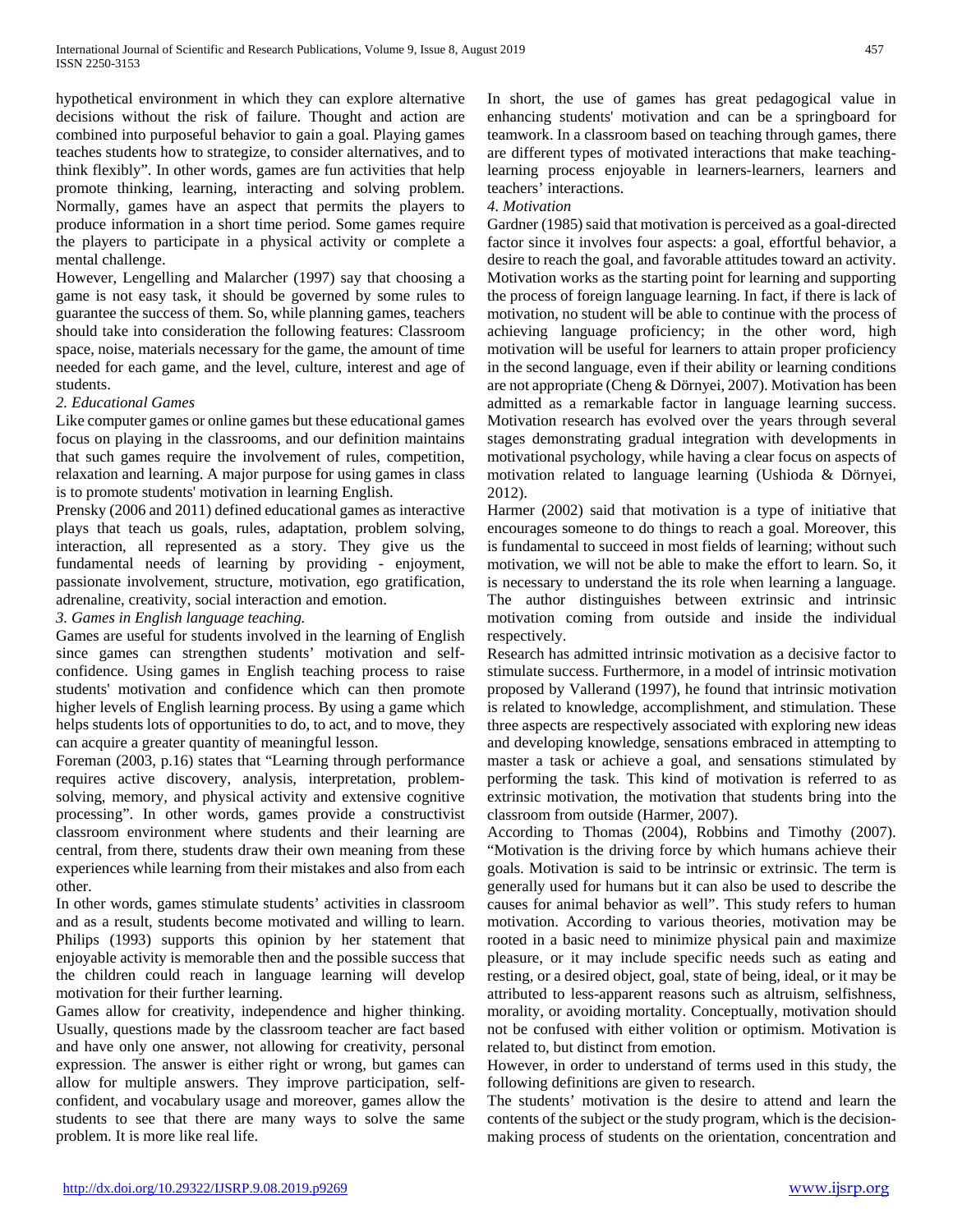efforts of students in the study process. Learning motivation increases the knowledge and skills acquired by students in the learning process. This is reflected in their academic results. Students will not be able to get the best learning results if they do not have the right learning attitude. Learning attitude, in which motivation is the deciding factor.

# *5. Previous studies*

Although there has been much research in the field of motivation, some studies have emphasized the impact of using games on English foreign language learners' motivation.

AlHaj (2011) conducted research to explore and solve a motivational problem in English foreign language Sudanese secondary students. The author used previous studies, direct observations, and guided interviews so as to obtain valuable information. The results showed that the lack of motivation in English foreign language classrooms within the study was due to the following factors: teachers and their training, schools, families and the lack of developing programs which maintain students' interest in learning process.

Additionally, it was found that a variety of classroom activities play an essential part in motivating students and facilitating the acquisition of English foreign language. Thus, it is recommended that teachers use debates, games, group work, pair-work, interviewing, problem-solving and role-plays to stimulate or motivate English foreign language learners.

In Tuan's (2012) study, key motivational factors which were influencing students' English learning performance and some effective ways of fostering these factors were analyzed. The aim of the research was to find out whether motivation had any impact on students' English learning process. Results showed that 94% of the participants agreed that motivational activities are necessary. Students love playing games, reading, translation, group or pair work, role-plays, and including television for watching films in English and cassettes for listening.

Chou (2014) examined the extent to which activities such as games, songs, and stories helped and motivated 72 Taiwanese English foreign language primary school pupils (between the ages of 8 and 11) to learn English vocabulary. The instruments used to collect qualitative and quantitative data were self-assessment questionnaires, achievement tests, and interviews. The information collected was analyzed using statistics software. The qualitative data was coded, classified and reported according to their similarities and differences. The results demonstrated that games, songs, and stories had a positive effect on learners' motivation to increase their English vocabulary.

Kamra, (2010) concluded that using games is an efficient way to teach English in the classroom. This way you get the best results in the classroom. It arouses students' motivation. Games prepare young learners for life and they acquire positive social attitudes. Games teach sharing, helping each other and working as a team. A child learns by doing, living, trying and imitating. So this kind of learning is lasting. During games some feelings such as the pleasure of winning and the ambition of losing may arise. This gives to the teacher an idea about student's character. So games are must-have activities for hardworking teachers. This is in the line with Buckingham (2003)

In conclusion, Prensky (2011) argued that students are naturally motivated to play games. Serious games are interactive play that teach students goals, rules, adaptation, problem solving,

interaction, all represented as a story. They give them the fundamental needs of learning by providing enjoyment, passionate involvement, structure, motivation, ego gratification, adrenaline, creativity, social interaction and emotion. "Playing has a deep biological, evolutionarily important, function, which has to be done specifically with learning." (Prensky, 2011, p. 134).

# III. RESEARCH METHODOLOGY

# *1. 1. Research design*

Action research is adopted as the research approach to answer the two research questions and achieve the aim and objectives of the study. According to Ferrance (2000), action research is a suitable method for teachers who want to make appropriate changes to student learning and measure the possible effects, and he demonstrates "Action research is used to chart the effects of implementation of a curriculum or strategy, to study student learning and responses." This method is also justified to offer significant benefits for the researcher, who is also a teacher. *2. Participants*

The participants included 38 students in class 10A1, there were 20 females and 18 males and all of them are at the ages of fifteen at Tran Hung Dao high school. Most of them come from mountainous areas not have many opportunities to learn English. Their parents are mostly farmers, their living condition is quite low, their parents only pay attention to earning a living in order to support their living condition as well as caring their children, they have no time to take care of their children's learning.

*3. Research questions*

1. What is the impact of using games on grade 10th students' motivation in Tran Hung Dao high school?

2. How are the students' attitudes towards using games in the English foreign language classroom?

*4. Instruments*

*\* Questionnaire*

In this study, the questionnaire which consists of six items were designed and delivered to all students. This questionnaire was designed in a five point Likert-scale which descend the meaning respectively from strongly agree, agree, neutral, disagree to strongly disagree. This model is helpful to figure out students' reaction, attitude, and opinion toward the educational games applied during the treatment time. All of the questions were written in English then translated into Vietnamese to make sure students understand all the items in the questionnaire.

Each question was designed to serve different purpose. To be specific, the  $1<sup>st</sup>$  item aims to explore students' perception on the important of game in learning English, the  $2<sup>nd</sup>$  item is to explore students' opinion on using games in teaching English to apply in real context conversation, the 3<sup>rd</sup> items aims at exploring students' understanding of the lesson when learning with games. Item 4 explores the students' perception on the effectiveness of language games, item 5 explores students' opinion and interaction when learning English with games. The last items deal with students' motivation when learning English with games.

# *\* Observation*

Observation was another method used to collect data in this study. Two teachers from the researcher's English division was invited to observe the teaching and learning process. The observers used an available observation form to take notes. In this study, the observation sheet was designed to explore the class atmosphere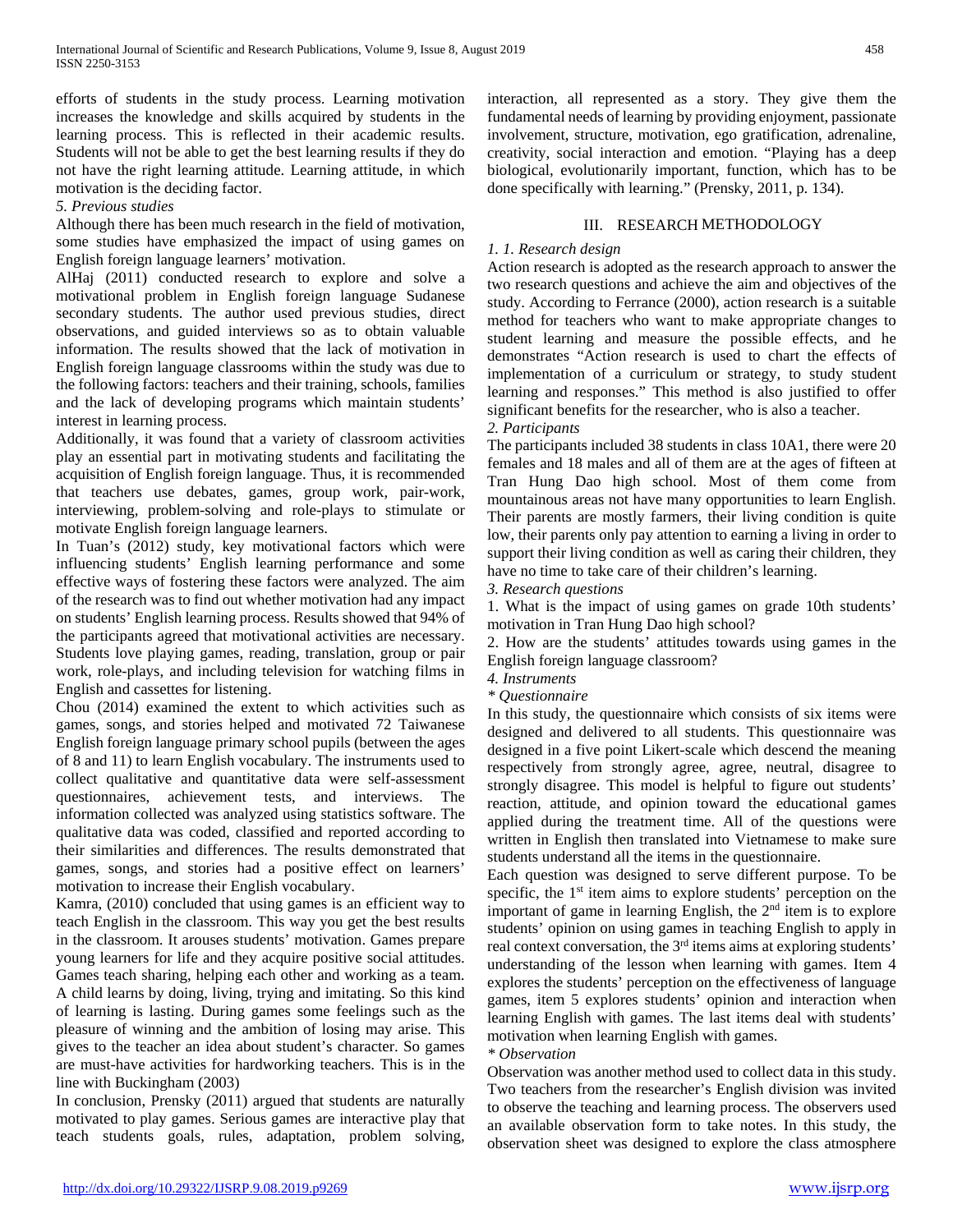and student's ability to speak English when applying language games in learning and teaching. Observers used the observation sheet to tick and check where appropriate with the actual situations in the class.

## *\* Structured interview*

In additional to questionnaire and observation, the interview was conducted to explore students' feelings and opinions in using language games in teaching and learning English. Five students were randomly chosen from class 10A1 to answer the questions. All questions were in Vietnamese so that all students can best express their ideas. Each interview lasted 2 to 3 minutes and all the interviews were noted with the aim to explore the attitude of students to games with hope to show how enjoyable students were with the games and how well students were involved in the lessons. The information was used to reinforce one of the aspects of research questions mentioned above. Like using questionnaire, applying interview also has certain drawback. Some students followed the crowd and they do not express their own feeling because they probably think that their answers can affect their marks in class. Therefore, the researcher met them in person to avoid those negative effects.

## *4. Data collection and data analysis*

The action research was conducted in two months in class 10A1 at Tran Hung Dao high school. Class 10A1 was taught with the implementation of language games integrated when learning language skills. When teaching in 10A1, after students learnt with games, they were asked to use the language they had learned in the game. For example, in one of the students play on a situation and context. Then, they were asked to use it in front of the class. It has much interest when they were divided into several groups and each group was responsible for role playing a specific part. Actually, each week students have 3 periods (45 minutes each) of English. In week 1 and week 2 of the second semester (school year of 2018- 2019), there were 2 observations with 2 lessons without language games. In week 6 and week 8, two lessons with language games were observed to have data of students' participation and speaking time during the lesson.

At the end of week 8, questionnaires were delivered to all 38 students in class 10A1. Students were asked to write their responses to the items and then submit to the researcher.

Structured interviews were implemented in week 9 of the semester to gain data of students' feeling and opinions on using language games in studying English for the present study.

The data was categorized this way simply for seeking answers to research questions raised for this study. The quantitative data from questionnaire and classroom observation were collected, analyzed and classified to synthesize in the table statistics. The results were shown in the figures and charts. The data from the structured interview were counted and presented by quoting relevant responses from the respondents

## IV. FINDINGS

## *1.Results of questionnaire.*

From students' responses for the 1st item in the questionnaire, most of the students (64%) strongly agree and 4% of the students agree that games play an important role when learning English while 20% of the students think it is neutral, only (12%) of the students disagree and no student strongly disagrees with this statement. It is clear that students realize how essential of using games in learning English process, they may find it an inseparable activity in the classroom.



Chart 1: Students' ideas of the importance of using games in English learning process.

Additionally, students can use English in real contexts by studying through games, but it does not at the same rate. In fact, 39% of participants strongly agree that there are more chances for them to use games in real life situations while 32% of the students agree that they are able to apply games when they join in English learning process. 16% of the respondents cannot use the games in their learning process and the number of students answer neutral is 13%. This means that most of students recognize the purpose of using games is not only for creating excitement but also for providing students opportunity to speak out in class. The data are shown as following:



Chart 2: Students' opinion of using games in real contexts.

After English lessons, 74% students agree they can understand and practice lessons in class better through games, while 14% of the students responded that they were not able to understand and practice the lessons, 11% of the students answered they had no ideas. These figures confirm that the understanding of students is high and they really involve and understand in learning languages.



Chart 3: Students' understanding of the lesson

In exploring students' attitude towards using language games in teaching English, 27% of the students strongly agree that teacher's teaching method is effective and useful, 57% of the students agree with the idea and only 11% of the students disagree and strongly disagree with this statements. This indicates that most students like their teacher's new way of applying games in teaching process. As a result, they can be better in learning English and achieving their target.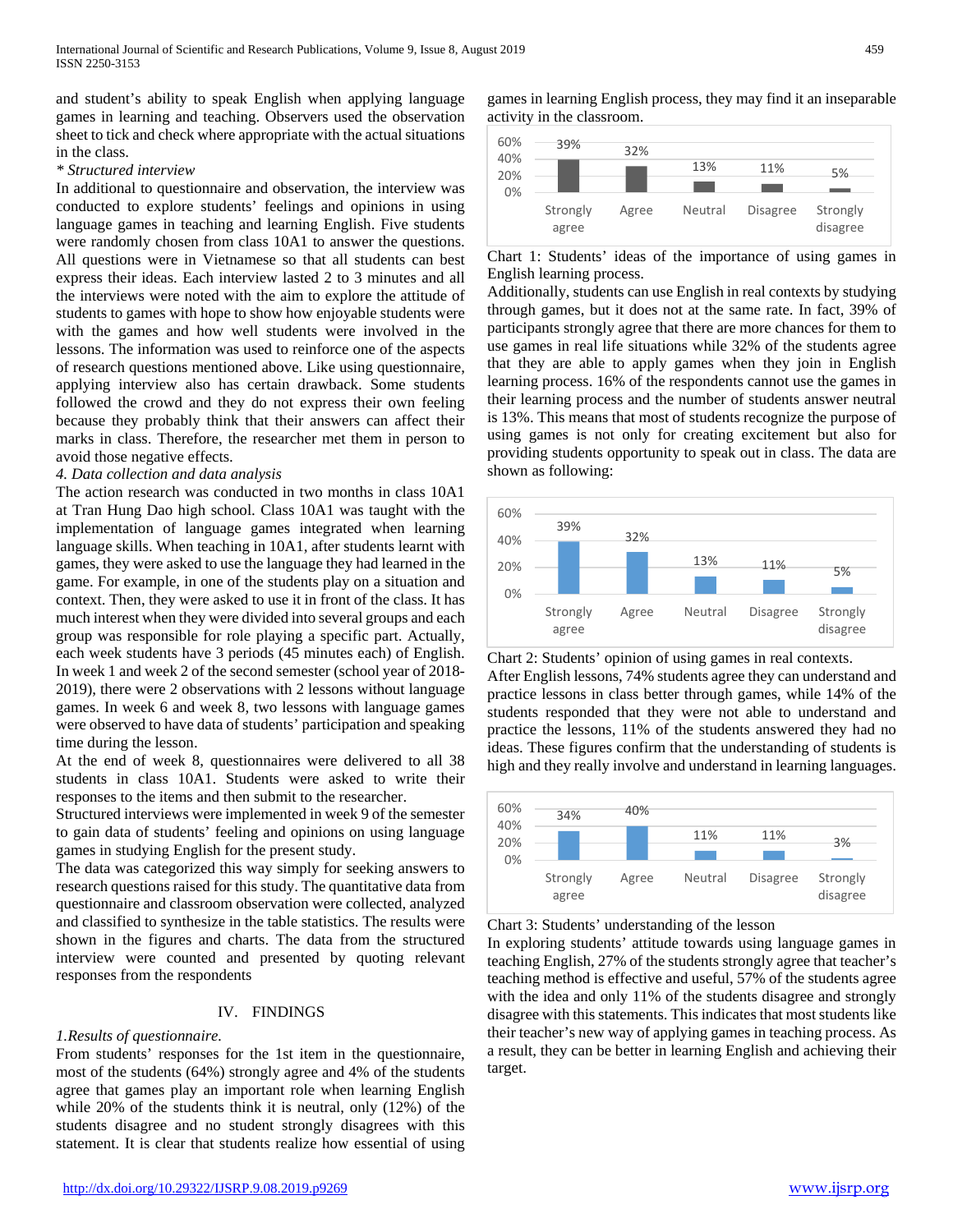

Chart 4: Students' attitude towards teaching method

Besides, the frequency of interaction among students-students and students-teacher through games is highlighted 18% of the students strongly agree that they use more English in their communication with their classmates and their teacher than learning English without games. 53% of the students agree they are able to interact with other students as well as with teacher. 13% of students say it is neutral and 16% of students disagree and strongly disagree with this idea. The data are presented in the following chart:





In Chart 6 below, it is clear that students had motivation when learning English with games since 97% of the students agreed that using games in learning English create strong motivation to practice English in class. Only 1 student (3%) did not agree with this idea.



Chart 6: Students' motivation in learning English with language games

In sum, the above findings show that using games in teaching process can create strong motivation for students to practice English as well as provide real life situations so that students are able to apply what they studied to interact between studentsteacher and students -students in class and outside class. This is a very positive outcome, particularly in light of the association between students' motivation and learning success.

# *2 Results of observation*

When comparing these lessons with those using games, students had less chance to communicate and exchange ideas with others: about 48% for students spent too much time to do exercises.

Moreover, here the atmosphere was quiet and sometimes nervous but not funny and exciting. From the observation, students were tired at the end of the lesson. In fact, competition rate was about 30% because do not compete to answer teacher's questions.

Furthermore, students' motivation was identified through the atmosphere inside classroom and students' English speaking time. Needless to say, two lessons using games create active and lively learning environment and students had more chances to speak English than the ones without games.

Comparison of students' motivation through lessons.



Chart 7: Comparison of students' motivation through lessons.

To sum up, findings of observation show that games seem to be relevant for students thanks to the extreme students' English speaking time as well as the collaborative learning. As a result, students can be successful in applying what they studied to real contexts.

# *3 Results of semi-structured interview*.

The information collected from the interview, students' motivation is clarified through their feedback as well as suggestion in lessons and emotion to those games used in class. After the interviews with six students, the results are presented as below. Question 1. Do you enjoy the games instructed by teacher?

All 6 students when interviewed responded that they "feel really exciting when studying with games" and they eagerly took part in more games and attempt to win these games. S1 said that he "enjoyed the non- stressful atmosphere, high motivation, as well as positive competition inside the classroom which is created by games". In fact, the students try to win because they receive the small gifts once they are winners. Sometimes, it is a lovely pencil, a small notebook or even lollipop or candy but these presents stimulate students to win the games as S4 said "it's lovely". S6 added "I can understand the games instructed by the teacher that made me enjoyed learning English". However, S3 made the researcher keep in mind when instructing games in class "I do not know how to play at first, so it is better to observe my classmate". Question 2. Are you able to use new language when joining the games?

Most of the students said that they were able to use new structures when joining the games. S1 eagerly told the researcher that "I am sure I can use those structures immediately" or "why not, it's easy to practice with my friends when I am happy", said by S2. S5 added "I find it easier when speaking without pressure". Only 1 students found that it was difficult for him when he joined grammar game as he said "I need more time to think about the form to go to board and finish the game" (S4).

Question 3. Do you have more opportunities to communicate through game?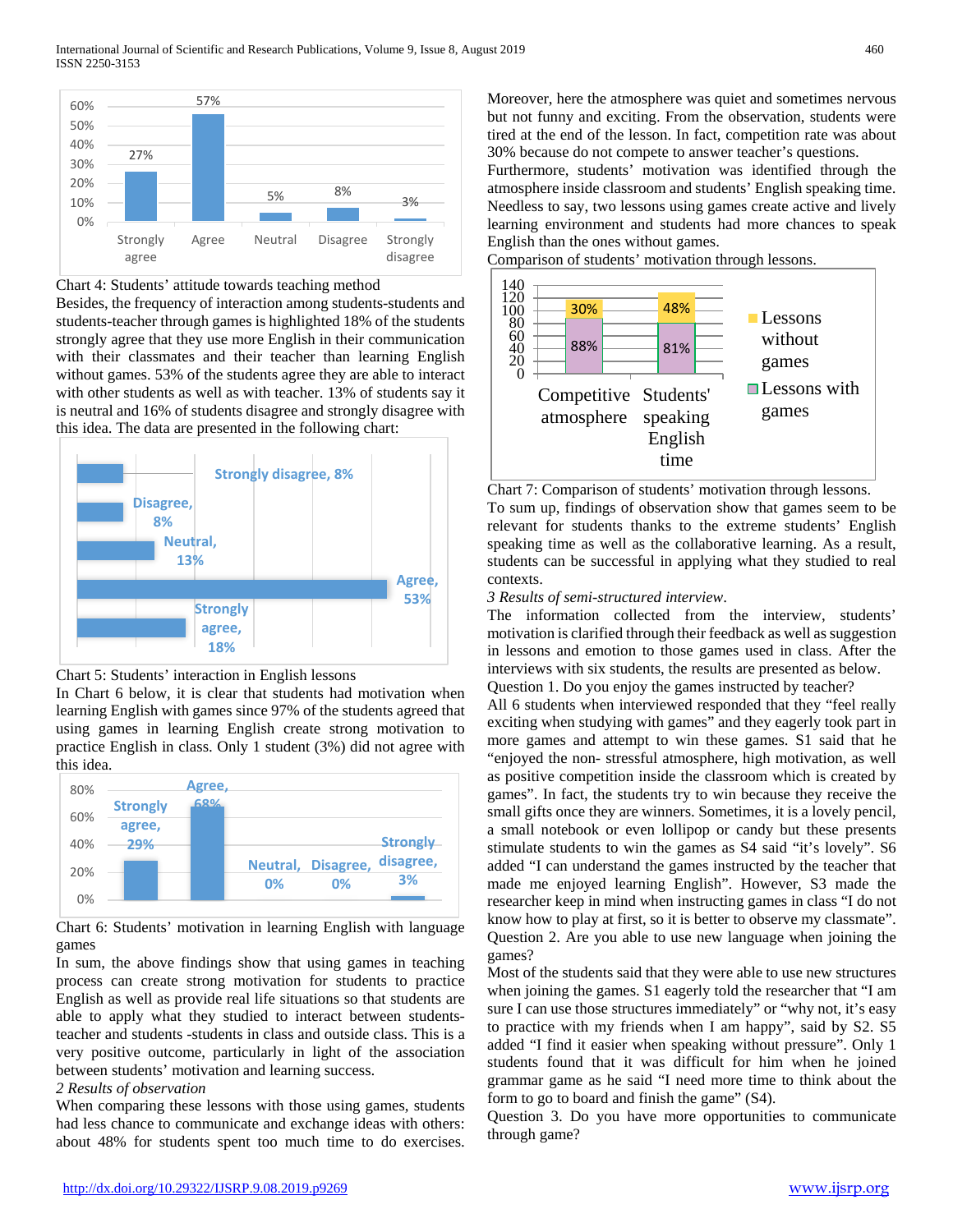Five out of six questioned students said that they had more opportunities to communicate when joining the games. Data from observation also recorded about two third of the students often take part in the games positively. S2 said that "I have more opportunities to speak out what teacher instruct when they play the games". S3 added "sometimes, I could not do finish the conversation but my friends forced me to finish to win the game". S5 also explained "how could I shut my mouth when my friends kept asking me to speak". S6 affirmed "even me, I have to speak". However, S4 confessed "I am not good at English, even my teacher encouraged me but I think it's difficult to speak".

Question 4. Do you have stronger motivation when studying English with games?

When asking about motivation after studying English with games, S1 said that he "feel really interesting to learn English through the games, English is not too difficult as I thought". S2 agreed "I think I am pretty good at playing language games". S3 added "While I was working on the task I was thinking about how much I enjoyed the candy". S4 believed he could do better when he said "I am suddenly stupid when everything was already clear at that time, I will do much better next time". The similar statements were also expressed by S5 and S6.

Question 5: Are there any obstacles as you participate in the games?

Despite the fact that games bring many benefits, some students have unavoidable problems when they join the games. Most of the students said that there were not any obstacles as participating in the games, however, some minor difficulties when playing language games experienced by the students were: "I had wrong partners, they did not want to perform", stated by S1 or "I had to run back and forth, because my friends were lazy. It was tired" mentioned by S2 or "teachers should give more time for us to prepare" (S3). S5 and S6 agreed that they need more time to be ready for the game. Only S6 had his own difficulty as he said "It's fun but it's difficult for me".

In general, games or game like activities encourage most of the students positively to involve in lessons which can be seen through their motivation when playing games. Students feel confident and they are able to communicate better at the end comparing to those who are in traditional class. Although Translation Methods still affects the way students learn English, a good sign is that after the games students express their enjoyment as well as they think that games are beneficial for applying language features in their communication

# V. CONCLUSION

This paper clarified the strong points of using games for students at Tran Hung Dao high school. The results from this action research expressed the positive influences of games on students' motivation. Three kinds of datasets consisting of questionnaire, observation, and interview which showed an attempt to answer the two research questions posed at the beginning of the study and gave researcher evidence-based judgments to the innovation. They have promoted the trend of adopting games in teaching process for students at Tran Hung Dao high school. The using games in learning process offers to the students was successful due to a combination of factors. In addition, the games tasks were enjoyable, which increased their motivation to learn and gave them higher confidence in persisting with more challenging tasks.

Vitally important, pertinent games and activities should be examined to identify the most relevant ones for studying English. The upcoming study of using games in teaching process could be continuously investigated in different high school of Vietnam. Therefore, the collected information is more valid and reliable.

Games play an important role in teaching and learning process as well as they promote students' motivation. The data was collected from the questionnaire, observation and interview were analyzed quantitatively and qualitatively. The data analysis helped the researcher achieve the aims of the study.

Major findings of the thesis, from the thorough analysis and discussions of the data collected from the survey questionnaires and score analysis, significant findings were identified.

Firstly, it was discovered that using games in teaching and learning process did have positive effects on the students' motivation. Games provide comprehensible input while learners interact in the group and allowing students to clarify the ways of learning new languages. Implementing games in teaching also enhanced students' motivation to learn English in class. The strategy also allows the students to interact effectively with peers, which is also used as student-centered method. The games also provided a challenge, where they need their concentration to get the tasks done which strengthen students' mental work. Such activities were also new to students' experience and they think carefully to get the right

answers.

Secondly, from the questionnaires, it was found that most of students had positive view toward the implementation of using games in class. Most students liked learning through games it could improve students' motivation. Last but not least, by implementing the games in the class students could improve their interest in learning process. The win as a drive to play a language game cannot be underestimated. It is the factor which allows a learning class environment to be conditioned and shaped according to the needs of the students, the learning process, or the requirements of a course.

## **REFERENCES**

- [1] Al Haj, A. (2011). Enhancing motivation in the EFL classrooms is the solution: A case study of secondary schools of the Gezira state, Sudan. *Journal of Language Teaching and Research*, 2(3), 524-529. doi:10.4304/jltr.2.3.524-529
- [2] Cheng, H., & Dörnyei, Z. (2007). The use of motivational strategies in language instruction: The case of EFL teaching in Taiwan. *International Journal of Innovation in Language Learning and Teaching*, 1 (1), 153-174
- [3] Gardner, R. (1985). *Social psychology and second language learning: The role of attitudes and motivation*. London: Edward Arnold .
- [4] Foreman, Joel. "*Next Generation Educational Technology Versus the Lecture*," Educause Review, July/August, 2003: 12-22
- [5] Harmer, J. (2002). *The practice of English language teaching: Describing learners*. Harlow: Pearson Education
- [6] Lengelling, M & Malarcher, C. (1997)." Index Cards". *A Natural Resource for Teachers*. V. 35, N. 4. http://exchanges . state .govern/ forum
- [7] Martinson, B.,, and Sauman, C. (2008). "*Impact of Learning Style on Achievement When Using Course Content Delivered Via a Game-based Learning Object.*" In Handbook of Research on Effective Electronic Gaming in Education, edited by R. E. Ferdig, 478-488. Pennsylvania: IGI Global.
- [8] Prensky, M. (2011) "*Fun, Play and Games: What Makes Games Engaging."*  Digital Game-Based
- [9] Robbins, Stephen P.; Judge, Timothy A. (2007), *Essentials of Organizational Behavior* (9 ed.). McMillan publishing House